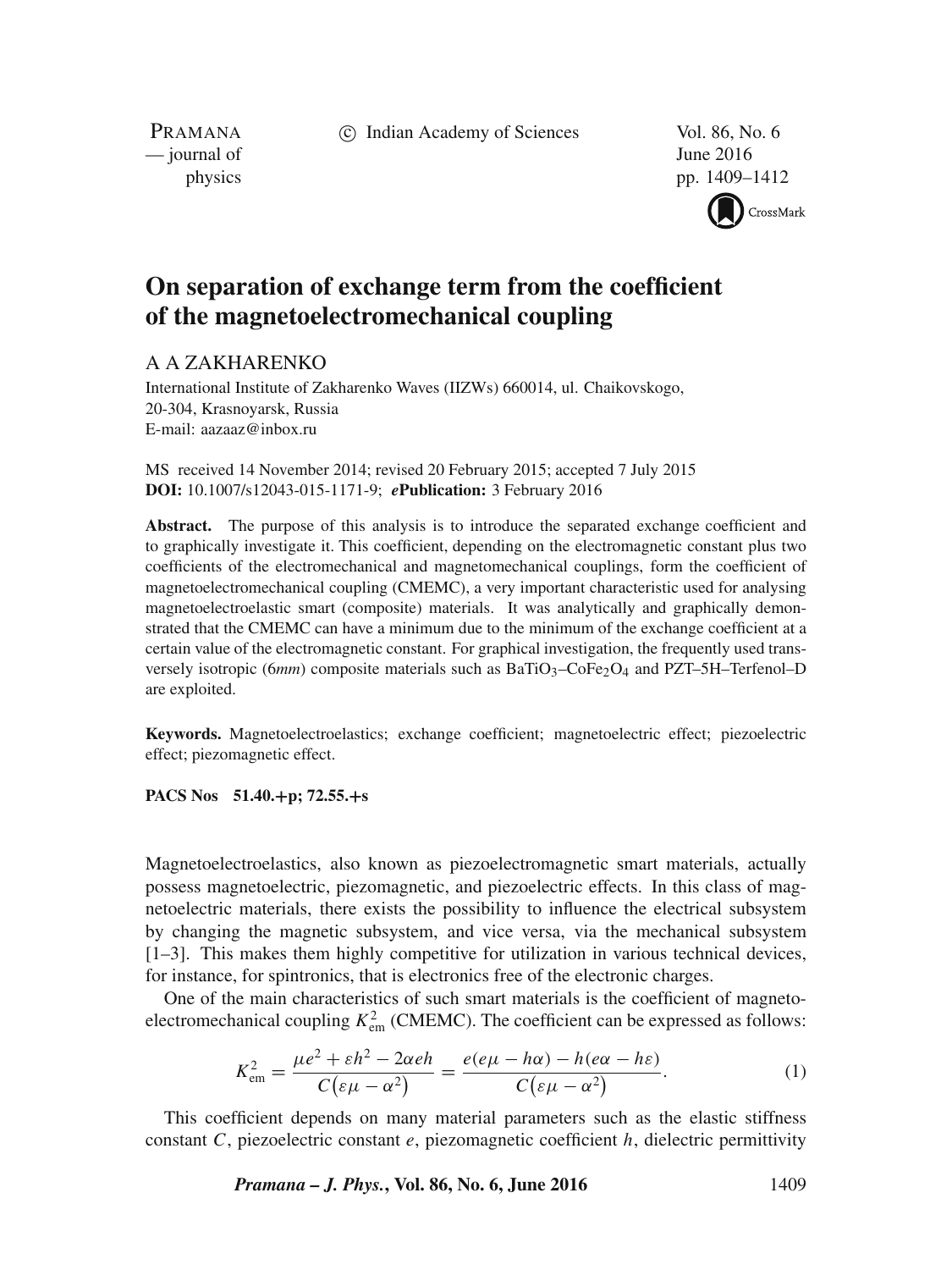## *A A Zakharenko*

coefficient  $\varepsilon$ , magnetic permeability coefficient  $\mu$ , and electromagnetic constant  $\alpha$  [4–8]. However, the coefficient in expression (1) can be naturally written in another form consisting of three terms. It reads as

$$
K_{\rm em}^2 = K_{\rm e}^2 + K_{\rm m}^2 + K_{\rm ex}^2. \tag{2}
$$

The first and the second terms on the right-hand side of expression (2) are well-known. They also represent key characteristics for pure piezoelectrics and pure piezomagnetics, respectively. The first term is called the coefficient of electromechanical coupling  $K_e^2$ (CEMC) and is defined as

$$
K_e^2 = \frac{e^2}{C\varepsilon}.\tag{3}
$$

The second term is known as the coefficient of magnetomechanical coupling  $K_{\text{m}}^2$ (CMMC). It is defined as

$$
K_{\rm m}^2 = \frac{h^2}{C\mu}.\tag{4}
$$

The explicit form of the third exchange term denoted by  $K_{\text{ex}}^2$  on the right-hand side of expression (2) must be found in this short report, in order to compare with  $K_{em}^2$ . Analysing eq. (2), one can naturally write the following equation:

$$
K_{\text{ex}}^2 = K_{\text{em}}^2 - K_{\text{e}}^2 - K_{\text{m}}^2. \tag{5}
$$

It is worth noting that, for convenience, all the coefficients in equality (5) are made non-dimensional. Employing eqs (3) and (4), it is possible to obtain the following explicit form for the exchange coefficient:

$$
K_{\text{ex}}^2 = \frac{\alpha^2(\mu e^2 + \varepsilon h^2) - 2\alpha \varepsilon \mu e h}{C \varepsilon \mu \left(\varepsilon \mu - \alpha^2\right)}.
$$
\n
$$
(6)
$$

This analysis illuminates that the CMEMC defined by expression (1) can be naturally decomposed into three parts: the piezoelectric effect part defined by expression (3), the piezomagnetic effect part defined by expression (4), and the exchange part (6) depending on the electromagnetic constant  $\alpha$ . It is clearly seen in expression (6) that the exchange coefficient depends on both the electromagnetic constant  $\alpha$  and  $\alpha^2$ . In general, the value of  $\alpha$  is very small,  $\alpha^2 < \varepsilon \mu$  [2,3] and even frequently  $\alpha^2 \ll \varepsilon \mu$ . It is also obvious that the equality  $K_{\text{em}}^2 = K_{\text{ex}}^2$  can never exist when  $K_{\text{e}}^2 > 0$  and  $K_{\text{m}}^2 > 0$ . The case of  $\alpha = 0$  results in  $K_{\text{ex}}^2 = 0$  and  $K_{\text{em}}^2 = K_{\text{e}}^2 + K_{\text{m}}^2$ . According to expression (6) there is also non-zero value of  $\alpha$  leading to  $K_{\text{ex}}^2 = 0$ . This second value of  $\alpha$  is given as

$$
\alpha = 2\varepsilon \mu e h / (\mu e^2 + \varepsilon h^2). \tag{7}
$$

Therefore, it is expected that the values of  $K_{em}^2$  must be (significantly) larger than the values of  $K_{\text{ex}}^2$ . It is also well-known that coefficients (3) and (4) must satisfy the following limitation:  $K_e^2 < 1$  and  $K_m^2 < 1$ .  $K_e^2 \ll 1$  and  $K_m^2 \ll 1$  for weak piezoelectrics and weak piezomagnetics, respectively. To graphically compare the coefficient  $K_{em}^2$  with  $K_{\text{ex}}^2$ , two-phase magnetoelectroelastic composites such as BaTiO<sub>3</sub>–CoFe<sub>2</sub>O<sub>4</sub> and PZT– 5H–Terfenol–D known as relatively weak and strong piezoelectromagnetics, respectively,

1410 *Pramana – J. Phys.***, Vol. 86, No. 6, June 2016**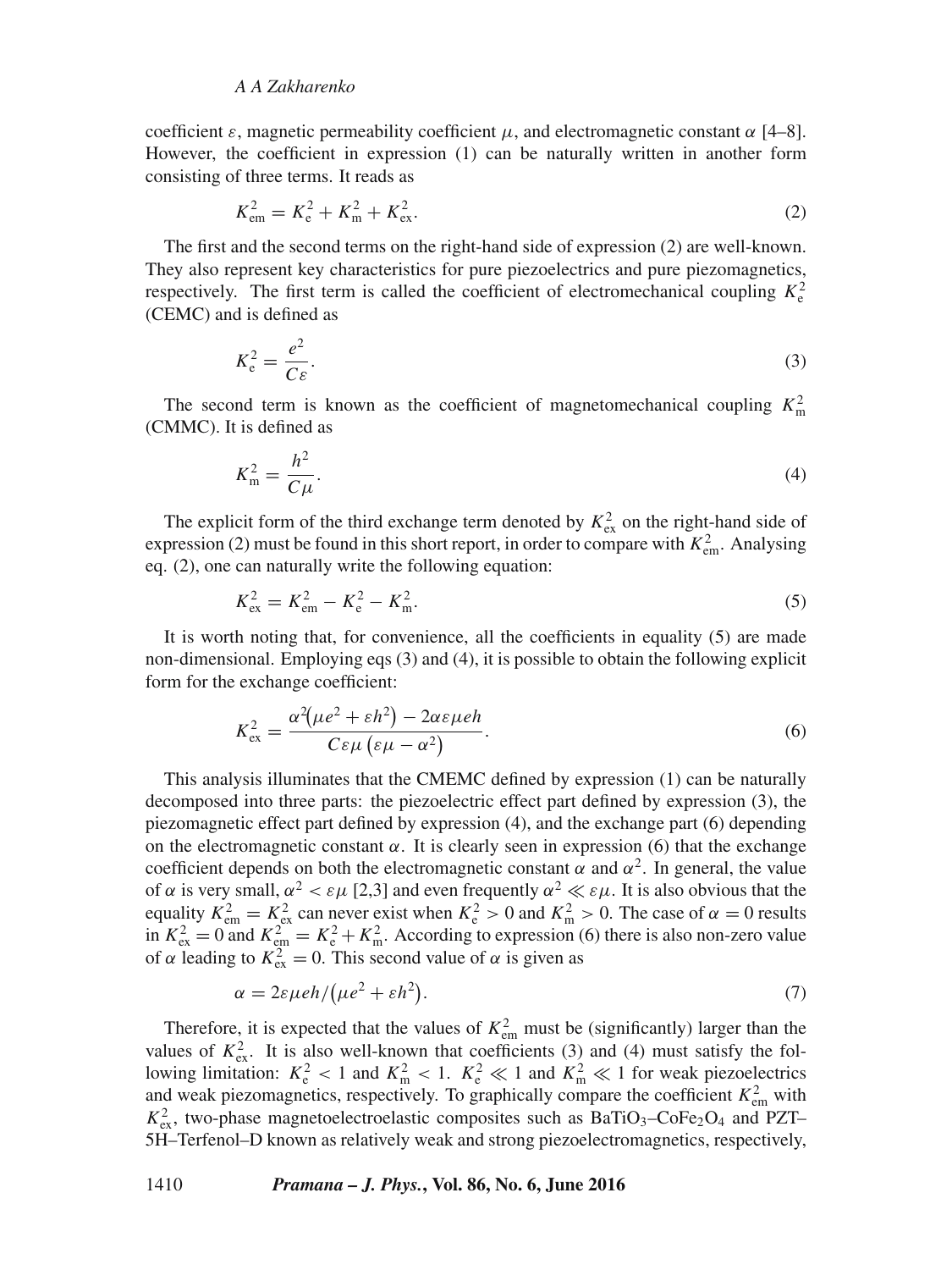were used. The material constants used for the transversely isotropic (6*mm*) composite materials are from [8–11] (see table 1).

Figure 1 shows that the coefficients  $K_{\text{em}}^2$  and  $K_{\text{ex}}^2$  can have extreme points depending on the dimensionless parameter  $\alpha^2/\epsilon\mu$ . It is apparent that the minimum in  $K_{\text{em}}^2$ region the dimensionless parameter  $\alpha' / e \mu$ . It is apparent that the infinitum in  $K_{em}$  corresponds to the minimum in  $K_{ex}^2$  because the values of both  $K_e^2$  and  $K_m^2$  remain constant in the calculation. Also, the value of  $K_{\text{ex}}^2$  can be equal to zero. For BaTiO<sub>3</sub>-CoFe<sub>2</sub>O<sub>4,</sub>  $\alpha^2/\epsilon \mu \sim 0.47$  leading to  $K_{\text{ex}}^2 = 0$ . The value of  $\alpha^2/\epsilon \mu \sim 0.68$  results in  $K_{\text{ex}}^2 =$ 0 for PZT–5H–Terfenol–D.

To find the extreme points, it is necessary to treat the first partial derivative of the coefficient  $K_{\text{ex}}^2$  with respect to the electromagnetic constant  $\alpha$  and to deal with the following inequality:

$$
\frac{\partial K_{\text{ex}}^2}{\partial \alpha} = \frac{2C\varepsilon^2 \mu^2 \left[ \alpha \left( \mu e^2 + \varepsilon h^2 \right) - \varepsilon \mu e h - \alpha^2 e h \right]}{\left[ C\varepsilon \mu \left( \varepsilon \mu - \alpha^2 \right) \right]^2} = 0. \tag{8}
$$

Analysing the numerator in eq. (8), one can readily find two values of the electromagnetic constant  $\alpha$  that correspond to the extreme points. They can be written as follows:

$$
\alpha_{01} = \mu e^2 / eh = \mu e / h,\tag{9}
$$

$$
\alpha_{02} = \varepsilon h^2 / e h = \varepsilon h / e. \tag{10}
$$

The calculated values are  $\alpha_{01}^2/\epsilon\mu \sim 3.580379469$  and  $\alpha_{02}^2/\epsilon\mu \sim 0.279300004$  for PZT–5H–Terfenol–D,  $\alpha_{01}^2/\varepsilon\mu = 6.388464920$  and  $\alpha_{02}^2/\varepsilon\mu = 0.156532127$  for BaTiO<sub>3</sub>– CoFe<sub>2</sub>O<sub>4</sub>. The values of  $\alpha_{02}^2/\epsilon\mu$  are also listed in the table and they are significantly smaller than the values of  $\alpha_{01}^2/\varepsilon\mu$ . These large values are not listed in the table because  $\alpha^2/\epsilon \mu$  < 1 [2,3] is used. It is clearly seen in the figure that the minima are smooth. These smooth minima allow the utilization of  $\alpha_{02}$  in computer simulation of various composites when average properties of the piezoelectric and piezomagnetic phases are exploited.

Also, one can see in the following formula which defines the bulk wave velocity  $V_{\text{tem}}$ that this velocity also has a minimum as soon as the coefficient  $K_{em}^2$  reaches the minimum:

$$
V_{\text{tem}} = \sqrt{C/\rho} \left( 1 + K_{\text{em}}^2 \right)^{1/2}.
$$
 (11)

| calculated for minimum values of both $K_{\text{em}}$ and $K_{\text{ex}}$ . |                                       |                             |                               |                                                 |                                            |                                |
|-----------------------------------------------------------------------------|---------------------------------------|-----------------------------|-------------------------------|-------------------------------------------------|--------------------------------------------|--------------------------------|
| Composite material                                                          | $C, 10^{10}$<br>(N/m <sup>2</sup> )   | h(T)                        | $\ell$<br>(C/m <sup>2</sup> ) | $\mu$ , 10 <sup>-6</sup><br>(N/A <sup>2</sup> ) | $\varepsilon$ , 10 <sup>-10</sup><br>(F/m) | $\frac{\text{kg}}{\text{m}^3}$ |
| $BaTiO3-CoFe2O4$<br>PZT-5H-Terfenol-D                                       | 4.40<br>1.45                          | 275<br>83.8                 | 5.80<br>8.50                  | 81.0<br>2.61                                    | 56.4<br>75.0                               | 5730<br>8500                   |
| Composite material                                                          | $\varepsilon \mu$ , 10 <sup>-16</sup> | $\alpha_0^2/\varepsilon\mu$ | $K_{\rm m}^2$                 | $K^2_{\rho}$                                    | $K_{\text{em}}^2$                          | $K_{\text{ex}}^2$              |
| $BaTiO3-CoFe2O4$<br>PZT-5H-Terfenol-D                                       | 4568.4<br>195.75                      | 0.15653<br>0.27930          | 0.0212<br>0.1856              | 0.1356<br>0.6644                                | 0.13556<br>0.66437                         | $-0.02122$<br>$-0.18555$       |

**Table 1.** The material parameter  $[8-11]$  for the BaTiO<sub>3</sub>–CoFe<sub>2</sub>O<sub>4</sub> and PZT–5H– Terfenol–D. The normalized value of the electromagnetic constant  $\alpha_{02}$  (s/m) is calculated for minimum values of both  $K_{\text{em}}^2$  and  $K_{\text{ex}}^2$ .